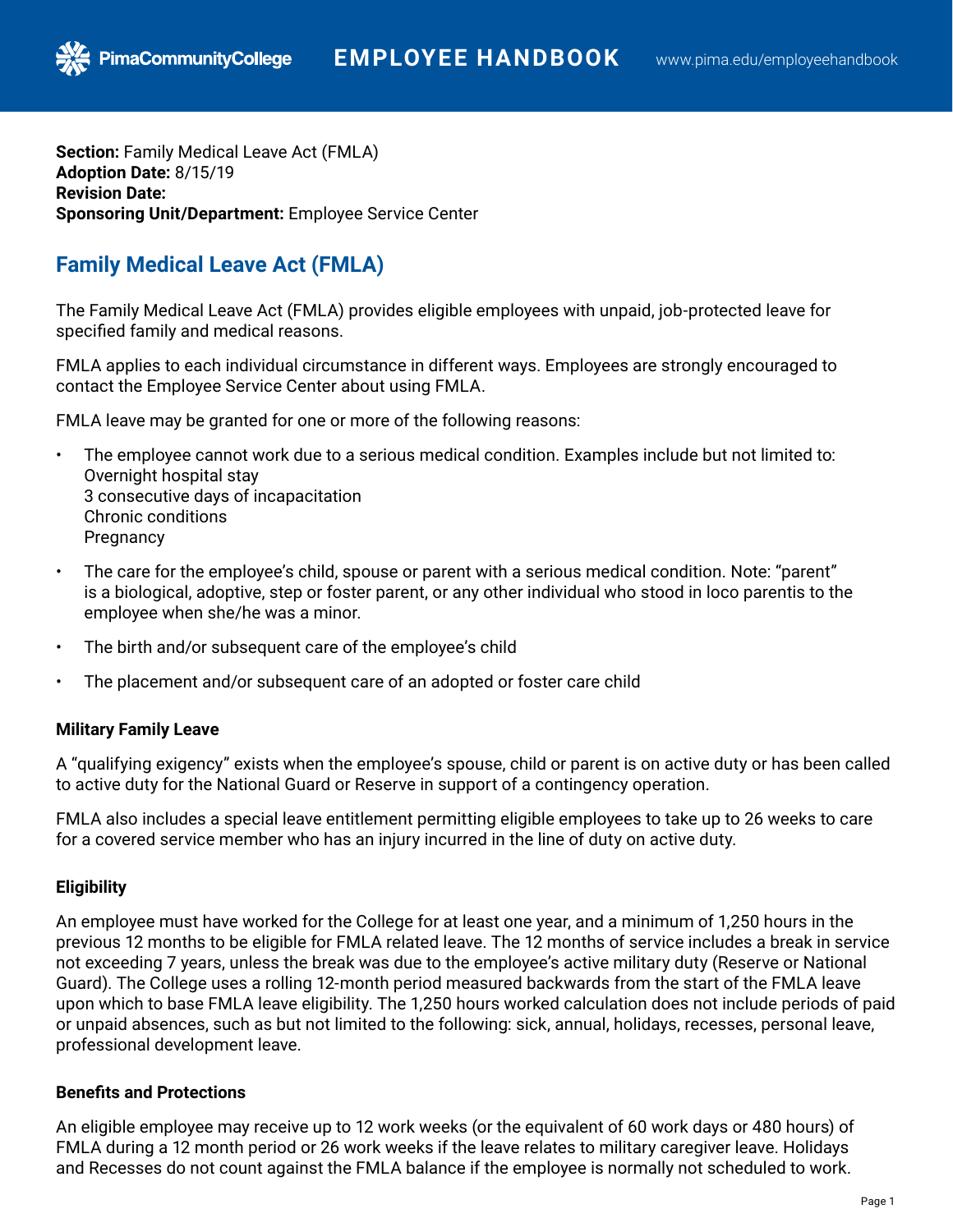

Furthermore, days outside of the faculty days of accountability schedule do not count against the FMLA balance.

During the use of FMLA, the College maintains the employee's health coverage under the same terms and conditions as when they were on the job. While on a paid FMLA leave, the College will continue to deduct an employee's share of the benefit premiums. While on an unpaid FMLA leave, the employee is responsible for making payment arrangements to pay their share of the benefit premiums, as applicable. Failure to make payment arrangements may result in the termination of benefits. Furthermore, if the leave extends beyond the 12 weeks under FMLA and the leave goes unpaid, benefits may be terminated and offered to the employee under COBRA.

An employee must use accrued sick leave for FMLA leave if the use of sick leave is otherwise appropriate under the College's sick leave policies. An employee may elect to use accrued annual leave, compensatory time, and/or personal leave for any period of FMLA leave not covered by sick leave. The employee is required to use all available leave before going unpaid by utilizing sick leave first, annual leave or personal leave days, if applicable.

FMLA runs concurrently with the use of leave (sick, annual, personal leave and unpaid leave), Medical leave, Parental leave, short-term and/or long-term disability, if applicable.

Spouses who are both employed by the College and who are both eligible employees are entitled to a combined total of twelve work weeks of FMLA-covered leave during any twelve-month period for the birth or placement of a child or to care for a parent with a serious health condition. However, because College policy permits up to sixteen weeks of parental leave upon the birth or adoption of a child, each spouse/employee may use additional leave time, as described under the Leaves of Absence: Parental Leave.

At the end of the approved use of FMLA, the employee is entitled to the same or equivalent position with the College.

Use of FMLA will not result in the loss of any previously accrued seniority or employment benefits.

Unpaid FMLA will not be credited for seniority or length of service.

# **Confidentiality**

Only those directly involved/those with a limited need-to-know basis will be provided access to an employee's confidential medical details. To maintain confidentiality and required safeguards, the medical certification and all related documents should be filed directly with the College's Employee Service Center Benefits Office and not with the Supervisor or department. They can be found on the Intranet > ESC > FMLA.

### **Employee Responsibilities and Procedures**

Employees must notify their supervisor(s) as soon as they anticipate an absence for FMLA-qualifying reasons. If the necessity for the leave is foreseeable, the employee shall provide at least thirty days' notice before the leave is to begin. If the leave is not foreseeable, the notice shall include the anticipated timing and duration of the leave. FMLA leave requests must be submitted in writing to the supervisor by the employee by completing the FMLA Leave Notification Form or by the employee's personal or family representative, if the employee is unable to do so.

Employees must provide sufficient medical documentation on the Intranet > Employee Service Center >Family Medical Leave Act (FMLA) for the College to determine if the leave qualifies for FMLA protection.